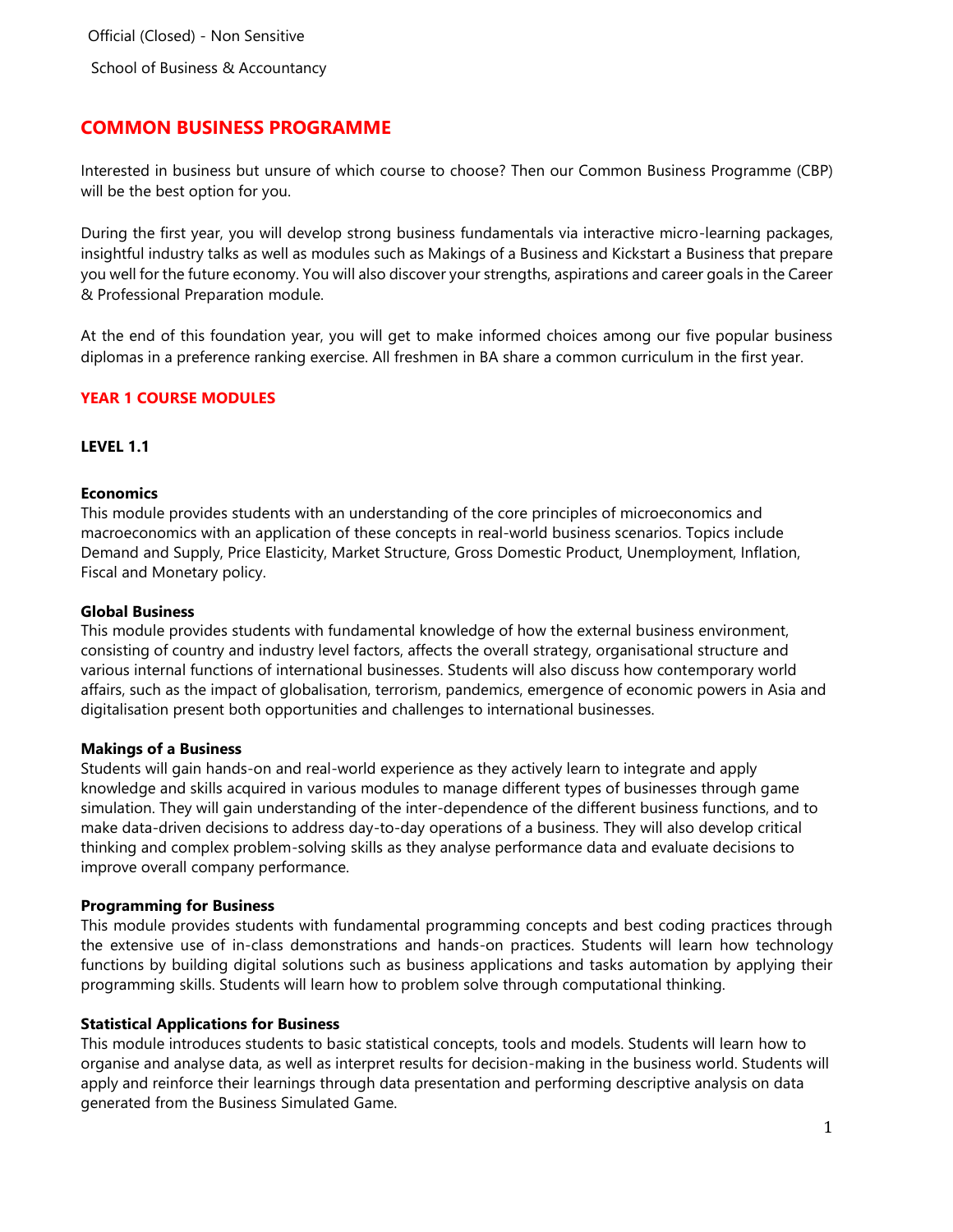Official (Closed) - Non Sensitive School of Business & Accountancy

# **LEVEL 1.2**

## **Business Communication 1**

This module teaches students to effectively refine their written and spoken communication skills, discussion techniques, and people skills. Students will learn techniques to think on their feet to deliver an effective business pitch confidently. They will learn to persuasively communicate opportunities and ideas by creatively tailoring their business message for their target audience using storytelling techniques. Students will also develop their information literacy skills to craft clear business messages using APA style referencing.

### **Business Law**

This module provides students with an understanding of the basic knowledge of the law and its application in a business environment. Topics include the Singapore Legal System, Law of Contract, Law of Tort, Law of Agency/E-Commerce/Artificial Intelligence Law (E-Comm/AI Law), Law of Business Organisations, Introduction to Company Law and Intellectual Property Law. Students will also develop clarity of thought that requires a critical discerning eye and logical reasoning when applying legal principles to practical business decisions.

### **Career & Professional Preparation**

This module supports students in their journey of self-discovery, character-building, NP values-inculcation, development of education and career goals via experiential activities and guided reflections with CPP coaches. To prepare them for their career and the future, students will also deepen their knowledge of the respective diploma curriculum and industries through learning journeys, mentorship and opportunities for interactions with alumni and industry practitioners. The module will incorporate a more comprehensive feedback and reflective approach from self, peers, tutors and the industry mentor to support students' holistic growth and development.

# **Finance & Accounting for Business**

The module imparts basic accounting and finance knowledge to students, in areas such as accounting equations, accounting principles, financial statements, ratio analysis, cash budgeting, short-term financing strategies, time value of money and capital investment analysis. Students will demonstrate their understanding by using financial software to interpret financial accounting information for decision-making in business environments when working on integrated project scenarios.

#### **Kickstart a Business**

The module is designed for students to integrate and apply learning from the different modules to address real-world challenges provided by industry partners. Using the Lean methodology, students will build a Lean Canvas Model to develop and showcase a minimum viable product to address challenges and evaluate opportunities. They will learn about resource optimisation and value creation for businesses.

# **User-Centred Design for Business**

The module covers digital media design competencies with user-centered design principles. Students will learn to use design software and apply the design competencies on digital platforms such as web, mobile and desktop. Students will also learn to address digital design issues related to the user experience, presentation of the information, the imagery and the visualisation during their designing process.